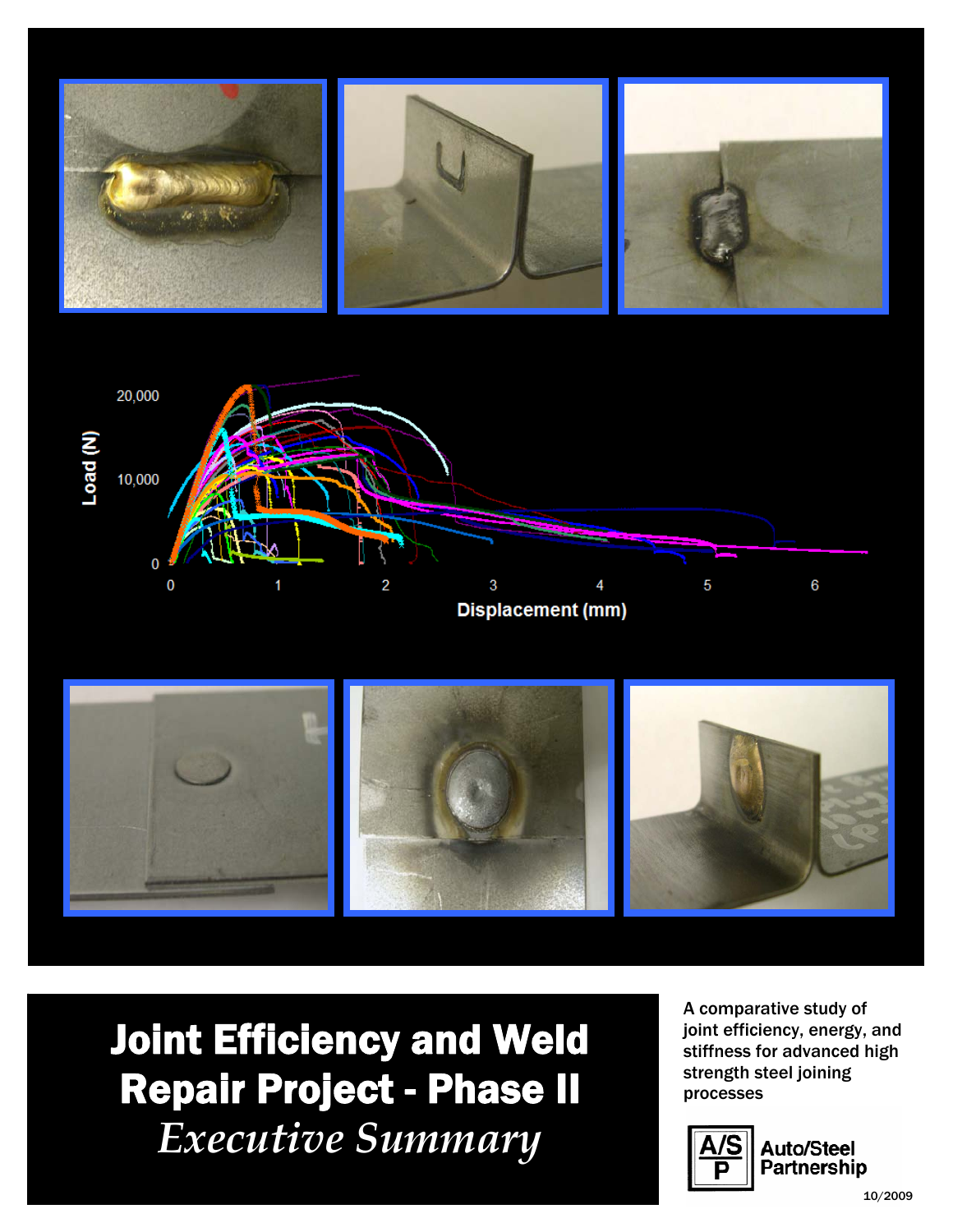

# **A/SP Joining Technology Committee Joint Efficiency and Repair Welding Phase II**

Executive Summary

*Prepared by Justin Hunt Yan (Jack) Sang Chonghua (Cindy) Jiang AET Integration, Inc Tel: 248-668-3891* 

*Submitted to John Bohr, Chair, A/SP Joining Technology Committee Mike Bzdok, Project Manager, A/SP Joining Technology*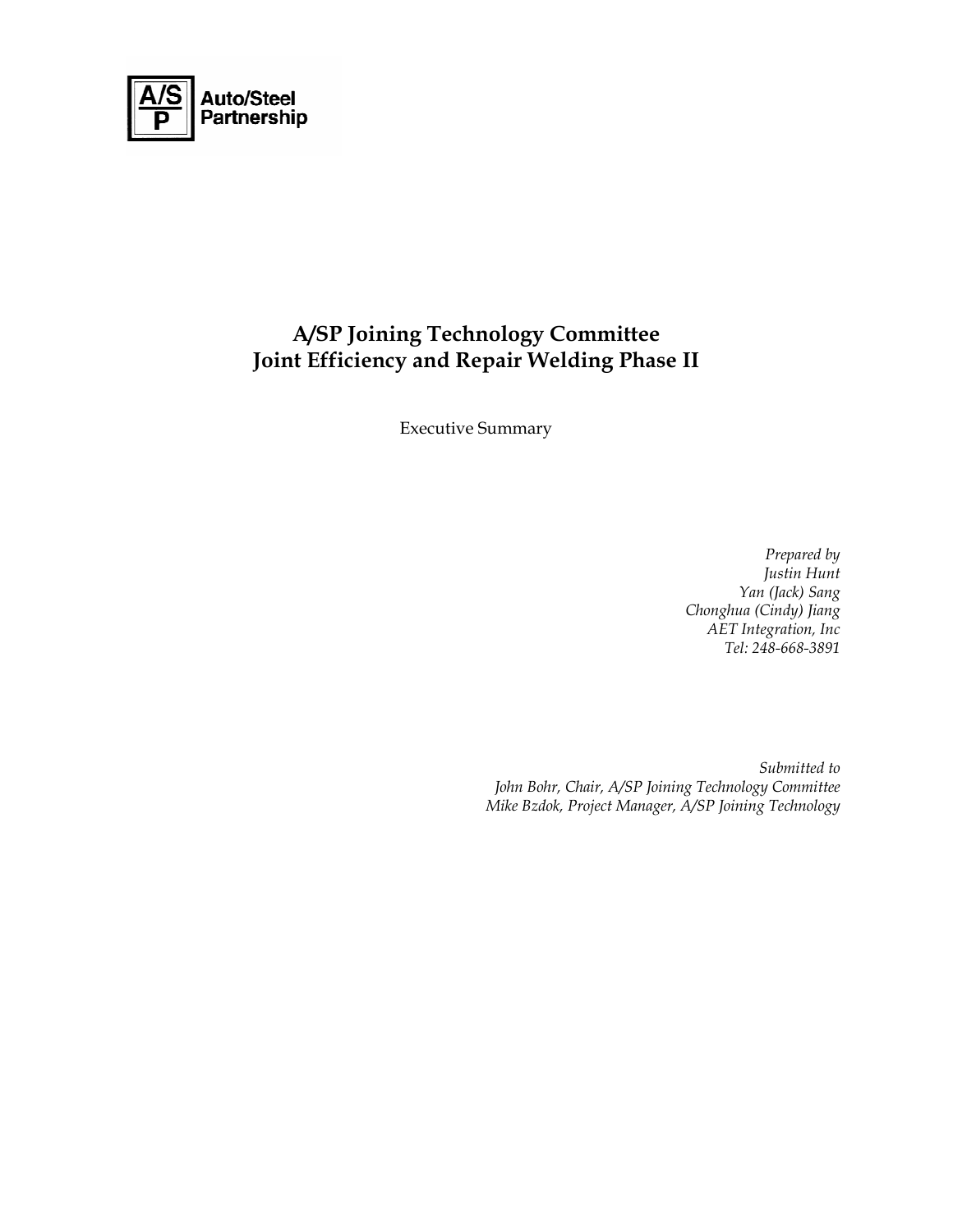

This work is the second phase of a study on various grades of steels, to quantify peak load, joint efficiency, energy, and joint stiffness for a variety of joining methods. The data allows comparisons to be made for production welding/joining processes and repair substitutions. Several modifications were made to the test methodology of the previously reported Phase I Joint Efficiency and Repair Welding study. These modifications included studying both lap and coach joints and reducing the specimen overlap distance. Weld sizes were also adjusted to more closely represent typical production joints. Several new processes were used, and some previous processes were omitted. The data from this study (Phase I and II) is aimed at providing a baseline reference for a wide variety of welding and joining processes and material combinations.

Materials studied in this phase were 1.2 mm galvanized mild steel, 1.2 mm electro-galvanized High Strength Low Alloy Steel (HSLA), 1.2mm galvanized DP600, 1.0 mm galvannealed DP780, and 1.0 mm electro-galvanized M190. A variety of joining processes were used in this study. The process categories included resistance spot welding, gas metal arc welding, arc brazing, laser welding,laser brazing, laser MIG welding, mechanical fasteners, and adhesive bonding. Lap shear and coach peel joints were studied. Test specimens were made to reflect typical joints consistent with automotive industry acceptance criteria. Welding procedures were qualified prior to producing specimens for testing.

Load/displacement curves were generated using a tensile test machine. Joint efficiency was calculated from tensile test data as the peak load of the joint divided by the peak load of the parent material, expressed as a percentage. Energy was calculated as the area under the curve up to peak load. Joint stiffness was calculated as the slope of the best fit line in the elastic region of the load/displacement curve. For comparison purposes, joint energy and stiffness were normalized to the parent metal values and expressed as percentages.

It was observed that the materials tested are weldable and joinable by all of the welding, brazing, and adhesive processes used. Due to process limitations and the low ductility of the highest strength steels, certain mechanical fasteners may not be compatible with some grades and gauges of AHSS.

In general, there was no correlation between joint efficiency, normalized energy, and normalized stiffness. Some processes, joint configurations and material combinations have high joint efficiency and energy, while others result in high joint efficiency but low energy. Few processes showed high values for all metrics across all materials and joint configurations.

It was observed that peak loads tended to increase, on average, as material strength increased for lap joints. However, joint efficiency generally decreased as material strength increased. Therefore, joint strength did not increase in proportion to parent material strength increase for most of the processes and materials studied.

Coach joints generally showed lower joint efficiency and stiffness than lap joints. Some processes that provided comparatively high joint efficiency in lap joints showed very low joint efficiency in coach joints. The opposite was also true.

Average normalized stiffness was similar for all materials.Average normalized energy was highest in mild steel, but similar among AHSS.

While many generalizations can be made, metrics vary significantly. Therefore, process and material combinations should be selected based on the required performance, joint design, and cost.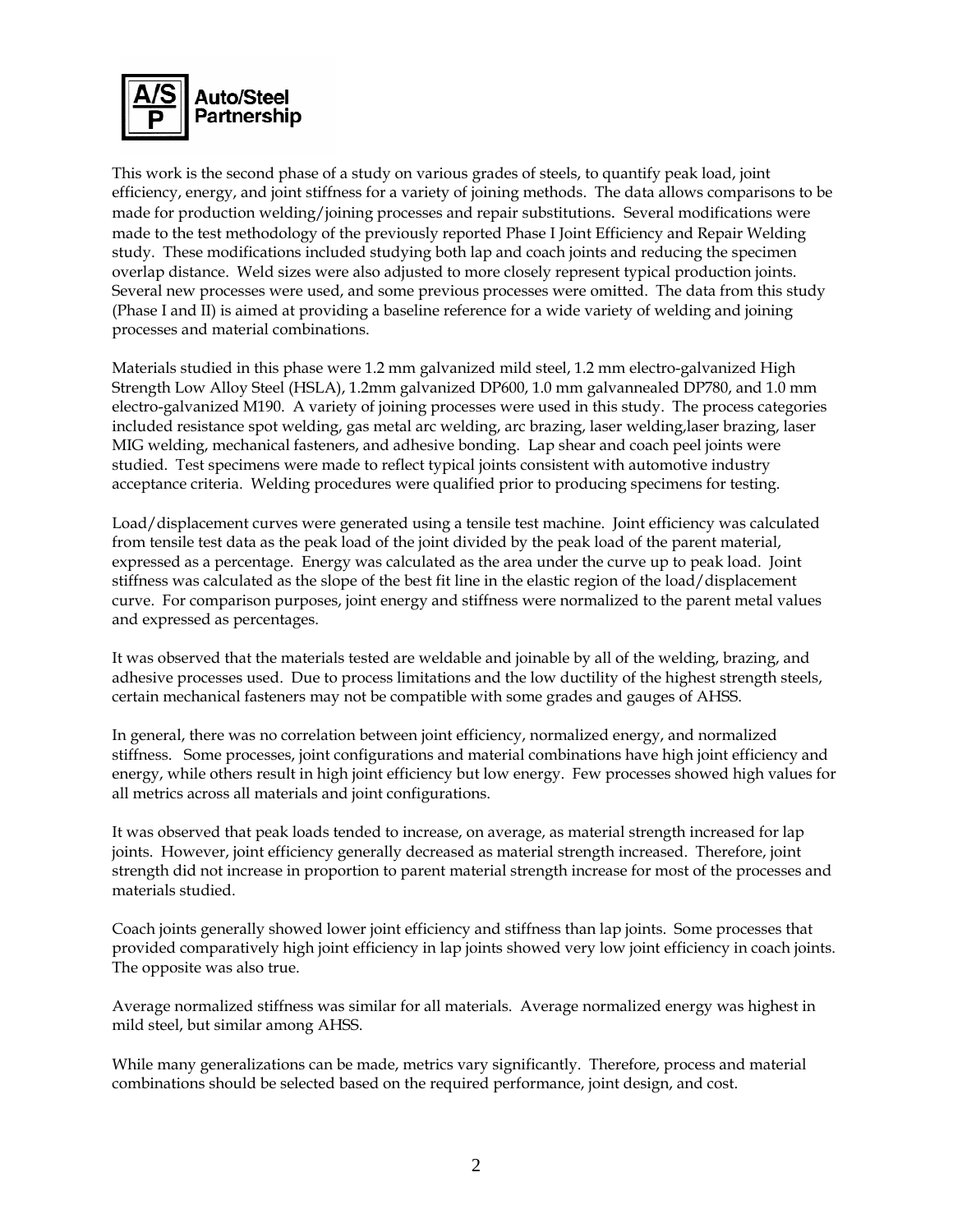



Average Peak Loads (All Processes Combined)



Lap Shear Average Joint Efficiency, Normalized Energy and Stiffness (All Processes Combined)



Coach Peel Average Joint Efficiency, Normalized Energy and Stiffness (All Processes Combined)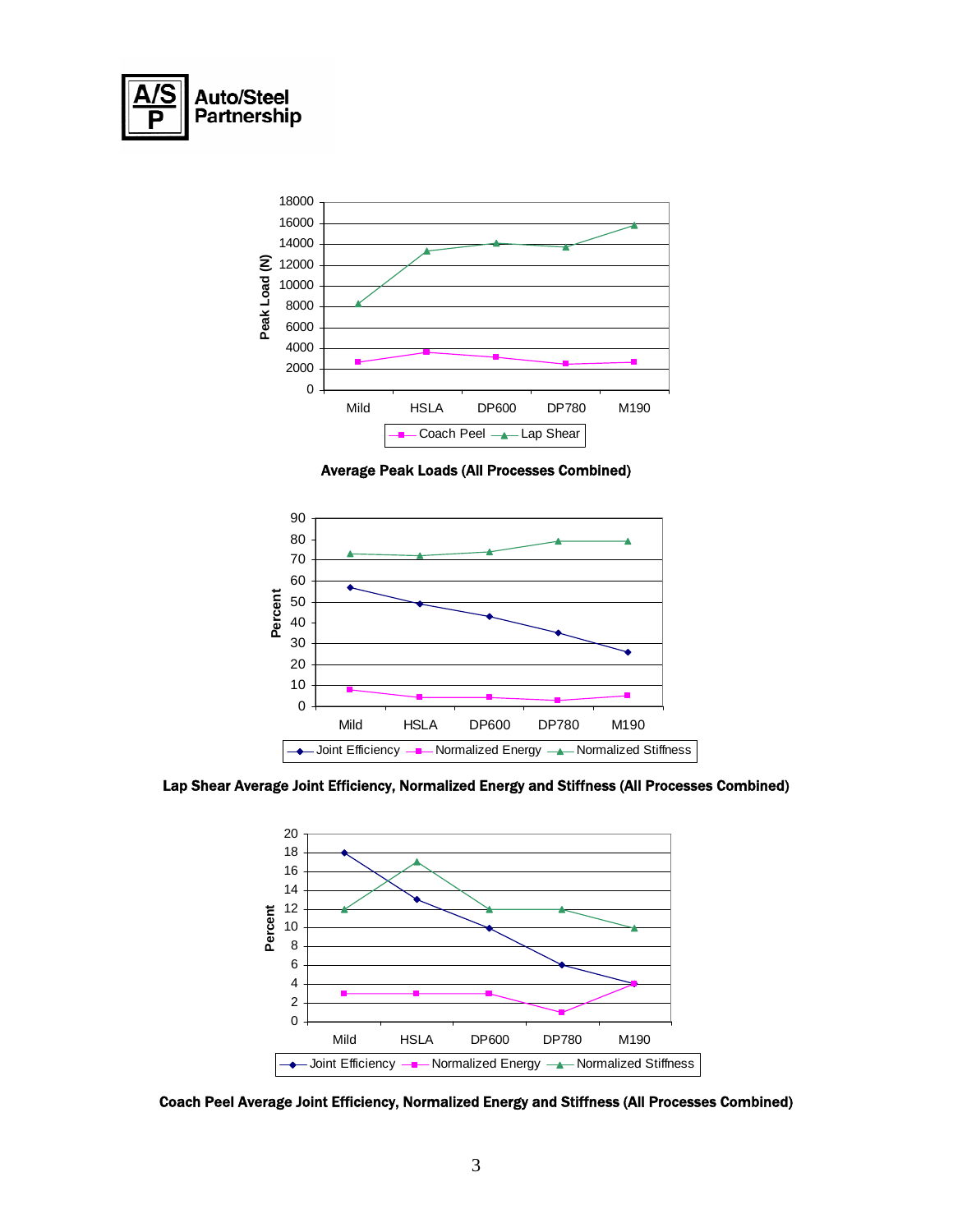

## Joint Efficiency Observations

Adhesive joints, both alone and with RSW/SPR, along with 25mm laser welds and 25mm GMAW joints had the highest joint efficiency for lap joints. The lowest joint efficiency was achieved with rivets and lap fillet brazed joints. In general, resistance spot welds, arc spot welds, and 15mm GMAW lap fillets had similar joint efficiency.

For coach joints, laser lap welds had joint efficiency nearly double that of other processes. Coach joints typically had joint efficiencies which were 70% or less than lap joints for like processes. The difference was more substantial in higher strength steels. However, some processes which showed low joint efficiency for lap joints had comparatively higher joint efficiency for coach joints. The opposite was also observed.

## Normalized Energy Observations

For lap joints in advanced high strength steels, 25mm GMAW and laser welds, starting schedule resistance spot welds, and Hemlok rivets generally had the highest normalized energy. For mild steel, SPR/adhesive joints had normalized energy nearly double that of other processes.

For coach joints, laser lap welds showed normalized energy close to double that of other processes. Resistance spot welds, both alone and with adhesives also had high normalized energy.

Some processes showed high normalized energy for lap joints and low normalized energy for coach joints.

In this study, all energy values were calculated up to peak load, according to AWS test methods. It is important to note that many of the coach peel SPR/RSW adhesive joints had two load spikes in the load/displacement curve. One occurred at very short displacement and the other at longer displacement. Energy was only calculated up to peak load, whether it was at short displacement or longer displacement. Mild steel RSW/Adhesive and SPR/Adhesive joints showed similar areas under the load/displacement curves up to complete fracture. However, there is a difference in peak load locations on the curves. This resulted in a normalized energy calculation of 0% for the RSW/Adhesive joint and a normalized energy of 2% for the SPR/Adhesive joint. Low energy values for some processes may be due to the calculation method and not poor joint performance. Note that the highest normalized energy for all processes in mild steel coach peel joints was 7%, so the difference between 0% and 2% is significant.

## Normalized Stiffness Observations

For lap joints, adhesive bonded joints showed the highest normalized stiffness for all materials. Laser 25 mm welds and GMAW 25 mm welds also had high normalized stiffness. Resistance spot welds and mechanical fasteners typically showed the lowest normalized stiffness.

For all materials, adhesive bonded joints had much higher normalized stiffness than all other processes for coach joints. This is due to the larger bonded area in the overlap. Coach joints showed lower stiffness than lap joints for most processes.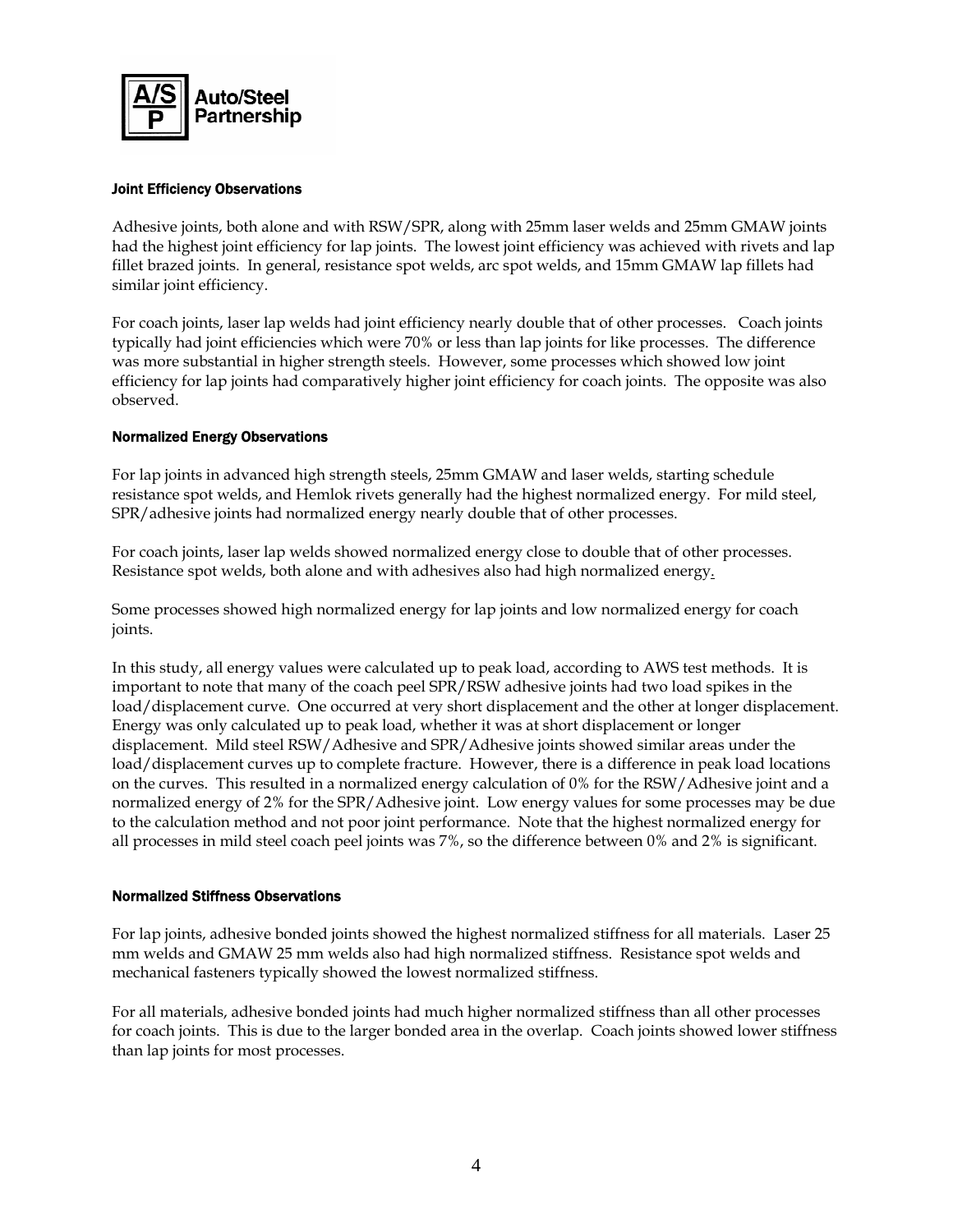

## Phase I to Phase II Comparisons

Mild steel, DP600, and DP780 were used in both Phase I and Phase II studies. Many of the same processes were also used for both studies. For common materials, joint efficiency for like processes was very close in both studies. Adhesive joints were typically higher in Phase 1, due to larger bonded area.

There is a substantial difference in normalized energy between Phase I and Phase II joints. This is due to the higher displacement of Phase II parent metal samples. The parent metal coupon length was 175mm for Phase I and 195mm for Phase II. Accounting for grip lengths, the effective test lengths were 75mm for Phase I and 95mm for Phase II parent material coupons. Peak loads were similar in both studies, while higher displacement was seen in Phase II. This resulted in higher parent metal energy values. Normalizing the joint peak loads with respect to higher parent metal energy caused the Phase II normalized energy calculations to be lower.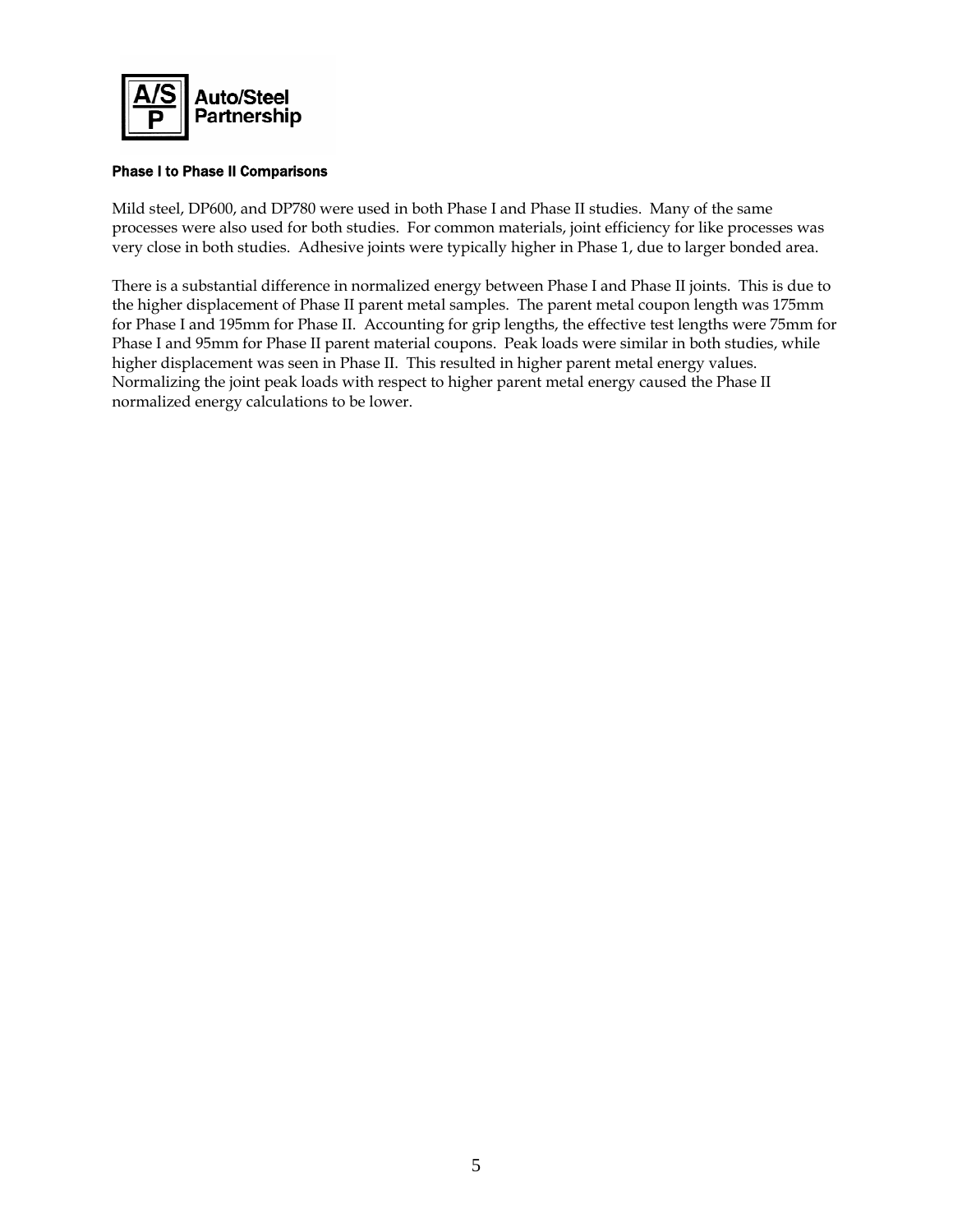

| <b>Mild Lap Shear</b>                 |                     |                      |                                |                  |                |                            |                                   |
|---------------------------------------|---------------------|----------------------|--------------------------------|------------------|----------------|----------------------------|-----------------------------------|
| <b>Joining Process</b>                | Joint<br>Efficiency | Normalized<br>Energy | Normalized<br><b>Stiffness</b> | Peak Load<br>(N) | Energy (J)     | <b>Stiffness</b><br>(N/mm) | Displacement at<br>Peak Load (mm) |
|                                       |                     |                      |                                |                  |                |                            |                                   |
| Parent Metal                          | 100%                | 100%                 | 100%                           | 14533            | 534            | 40660                      | 40.9                              |
| A/SP RSW Starting Schedule (AC)       | 45%                 | 3%                   | 58%                            | 6516             | 18             | 23588                      | 3.3                               |
| A/SP RSW Starting Schedule (DC)       | 48%                 | 5%                   | 35%                            | 6968             | 24             | 14277                      | 4.2                               |
| Arc Braze - Plug Joint (10mm hole)    | 56%                 | 6%                   | 74%                            | 8204             | 32             | 30224                      | 4.5                               |
| Arc Braze (15mm lap fillet)           | 36%                 | 1%                   | 58%                            | 5220             | 4              | 23438                      | 1.0                               |
| Arc Braze (20mm lap fillet)           | 43%                 | 1%                   | 76%                            | 6178             | $\overline{7}$ | 30857                      | 1.4                               |
| Arc Braze (25mm lap fillet)           | 54%                 | 3%                   | 77%                            | 7855             | 17             | 31322                      | 2.5                               |
| Fracture Toughened Adhesive A         | 88%                 | 15%                  | 93%                            | 12731            | 83             | 37960                      | 7.8                               |
| Fracture Toughened Adhesive B         | 76%                 | 7%                   | 94%                            | 10984            | 35             | 38401                      | 3.8                               |
| Fracture Toughened Adhesive C         | 71%                 | 5%                   | 94%                            | 10284            | 27             | 38416                      | 3.1                               |
| <b>GMAW - Arc Spot</b>                | 51%                 | 4%                   | 78%                            | 7381             | 22             | 31857                      | 3.4                               |
| GMAW - Plug Weld (10mm hole)          | 58%                 | 6%                   | 71%                            | 8429             | 33             | 28908                      | 4.6                               |
| GMAW (AWS D8.8M - 15mm fillet)        | 46%                 | 2%                   | 72%                            | 6647             | 11             | 29371                      | 2.1                               |
| GMAW (AWS D8.8M - 20mm fillet)        | 58%                 | 4%                   | 81%                            | 8456             | 24             | 32856                      | 3.3                               |
| GMAW (AWS D8.8M - 25mm fillet)        | 68%                 | 8%                   | 81%                            | 9908             | 42             | 33076                      | 5.1                               |
| Hemlok Rivet                          | 24%                 | 5%                   | 15%                            | 3494             | 25             | 5938                       | 9.1                               |
| Laser (15mm lap fillet)               | 38%                 | 2%                   | 59%                            | 5595             | 9              | 24120                      | 2.1                               |
| Laser (15mm lap)                      | 48%                 | 3%                   | 69%                            | 6914             | 18             | 28126                      | 3.2                               |
| Laser (20mm lap fillet)               | 54%                 | 4%                   | 68%                            | 7814             | 23             | 27816                      | 3.6                               |
| Laser (20mm lap)                      | 60%                 | 6%                   | 71%                            | 8649             | 34             | 28882                      | 4.7                               |
| Laser (25mm lap fillet)               | 65%                 | 8%                   | 75%                            | 9379             | 43             | 30681                      | 5.5                               |
| Laser (25mm lap)                      | 70%                 | 10%                  | 83%                            | 10139            | 52             | 33764                      | 6.2                               |
| Laser (staple geometry)               | 55%                 | 7%                   | 68%                            | 7961             | 37             | 27595                      | 5.4                               |
| Laser Braze (15mm lap fillet)         | 31%                 | 0%                   | 64%                            | 4478             | $\overline{2}$ | 25903                      | 0.7                               |
| Laser Braze (20mm lap fillet)         | 40%                 | $1\%$                | 69%                            | 5786             | $\overline{4}$ | 28209                      | 0.9                               |
| Laser Braze (25mm lap fillet)         | 46%                 | 1%                   | 73%                            | 6657             | 5              | 29683                      | 0.8                               |
| Laser Mig (15mm lap fillet)           | 47%                 | 2%                   | 65%                            | 6810             | 12             | 26591                      | 2.0                               |
| Laser Mig (20mm lap fillet)           | 59%                 | 4%                   | 75%                            | 8575             | 24             | 30350                      | 3.3                               |
| Laser Mig (25mm lap fillet)           | 66%                 | 6%                   | 69%                            | 9552             | 33             | 27876                      | 4.1                               |
| Manual GMAW (AWS D8.8M - 15mm fillet) | 46%                 | 2%                   | 71%                            | 6703             | 11             | 29036                      | 1.9                               |
| Manual GMAW (AWS D8.8M - 20mm fillet) | 59%                 | 5%                   | 77%                            | 8583             | 27             | 31290                      | 3.7                               |
| Manual GMAW (AWS D8.8M - 25mm fillet) | 68%                 | 8%                   | 90%                            | 9930             | 44             | 36455                      | 5.2                               |
| Plasma Braze (15mm lap fillet)        | 46%                 | 2%                   | 72%                            | 6681             | 13             | 29099                      | 2.2                               |
| Plasma Braze (20mm lap fillet)        | 53%                 | 4%                   | 73%                            | 7720             | 20             | 29718                      | 3.1                               |
| Plasma Braze (25mm lap fillet)        | 58%                 | 4%                   | 81%                            | 8467             | 21             | 32856                      | 2.9                               |
| Resistance Spot Weld (AWS D8.1M)      | 42%                 | 3%                   | 52%                            | 6073             | 16             | 21250                      | 3.2                               |
| RSW/Adhesive A                        | 76%                 | 8%                   | 82%                            | 11031            | 42             | 33232                      | 4.5                               |
| RSW/Adhesive B                        | 77%                 | 8%                   | 89%                            | 11195            | 43             | 36318                      | 4.6                               |
| RSW/Adhesive C                        | 59%                 | 7%                   | 84%                            | 8627             | 35             | 34326                      | 4.4                               |
| Self Pierce Rivet                     | 23%                 | 1%                   | 34%                            | 3397             | 6              | 13743                      | 2.2                               |
| SPR/Adhesive A                        | 94%                 | 24%                  | 97%                            | 13715            | 129            | 39573                      | 11.2                              |
| SPR/Adhesive B                        | 91%                 | 19%                  | 94%                            | 13183            | 103            | 38410                      | 9.3                               |
| SPR/Adhesive C                        | 74%                 | 7%                   | 93%                            | 10769            | 35             | 37751                      | 3.8                               |

#### **Mild Coach Peel**

| Mild Coach Peel                    |                     |                      |                                |                  |            |                            |                                          |
|------------------------------------|---------------------|----------------------|--------------------------------|------------------|------------|----------------------------|------------------------------------------|
| <b>Joining Process</b>             | Joint<br>Efficiency | Normalized<br>Energy | Normalized<br><b>Stiffness</b> | Peak Load<br>(N) | Energy (J) | <b>Stiffness</b><br>(N/mm) | <b>Displacement at</b><br>Peak Load (mm) |
|                                    |                     |                      |                                |                  |            |                            |                                          |
| <b>Parent Metal</b>                | 100%                | 100%                 | 100%                           | 14533            | 534        | 40660                      | 40.9                                     |
| A/SP RSW Starting Schedule (AC)    | 16%                 | 3%                   | 2%                             | 2288             | 15         | 945                        | 11.7                                     |
| A/SP RSW Starting Schedule (DC)    | 17%                 | 3%                   | 2%                             | 2430             | 17         | 725                        | 13.3                                     |
| Arc Braze - Plug Joint (10mm hole) | 18%                 | 3%                   | 3%                             | 2558             | 15         | 1079                       | 9.2                                      |
| Fracture Toughened Adhesive A      | 17%                 | $0\%$                | 34%                            | 2493             |            | 13844                      | 0.4                                      |
| Fracture Toughened Adhesive B      | 9%                  | $0\%$                | 23%                            | 1352             | 0          | 9422                       | 0.2                                      |
| Fracture Toughened Adhesive C      | 11%                 | $0\%$                | 24%                            | 1670             | 0          | 9925                       | 0.3                                      |
| GMAW - Arc Spot                    | 13%                 | 2%                   | 3%                             | 1840             | 10         | 1100                       | 8.6                                      |
| GMAW - Plug Weld (10mm hole)       | 17%                 | 3%                   | $1\%$                          | 2473             | 18         | 383                        | 13.9                                     |
| Hemlok Rivet                       | 9%                  | 1%                   | 1%                             | 1251             | 6          | 468                        | 7.4                                      |
| Laser (15mm lap)                   | 33%                 | 6%                   | $1\%$                          | 4751             | 32         | 337                        | 18.9                                     |
| Laser (20mm lap)                   | 47%                 | 7%                   | 3%                             | 6824             | 38         | 1049                       | 18.9                                     |
| Laser (25mm lap)                   | 43%                 | 7%                   | 3%                             | 6295             | 35         | 1093                       | 18.1                                     |
| Laser (staple geometry)            | 30%                 | 5%                   | 1%                             | 4365             | 25         | 494                        | 13.8                                     |
| Resistance Spot Weld (AWS D8.1M)   | 10%                 | 2%                   | 2%                             | 1511             | 10         | 828                        | 10.4                                     |
| RSW/Adhesive A                     | 14%                 | 0%                   | 28%                            | 2007             | 0          | 11459                      | 0.3                                      |
| RSW/Adhesive B                     | 14%                 | 3%                   | 16%                            | 1993             | 15         | 6347                       | 12.3                                     |
| RSW/Adhesive C                     | 16%                 | 4%                   | 23%                            | 2375             | 19         | 9254                       | 13.4                                     |
| Self Pierce Rivet                  | 10%                 | 2%                   | 2%                             | 1463             | 10         | 778                        | 9.7                                      |
| SPR/Adhesive A                     | 12%                 | 2%                   | 30%                            | 1775             | 13         | 12347                      | 9.9                                      |
| SPR/Adhesive B                     | 12%                 | 0%                   | 26%                            | 1767             | 0          | 10684                      | 0.2                                      |
| SPR/Adhesive C                     | 11%                 | 2%                   | 25%                            | 1639             | 12         | 10221                      | 9.8                                      |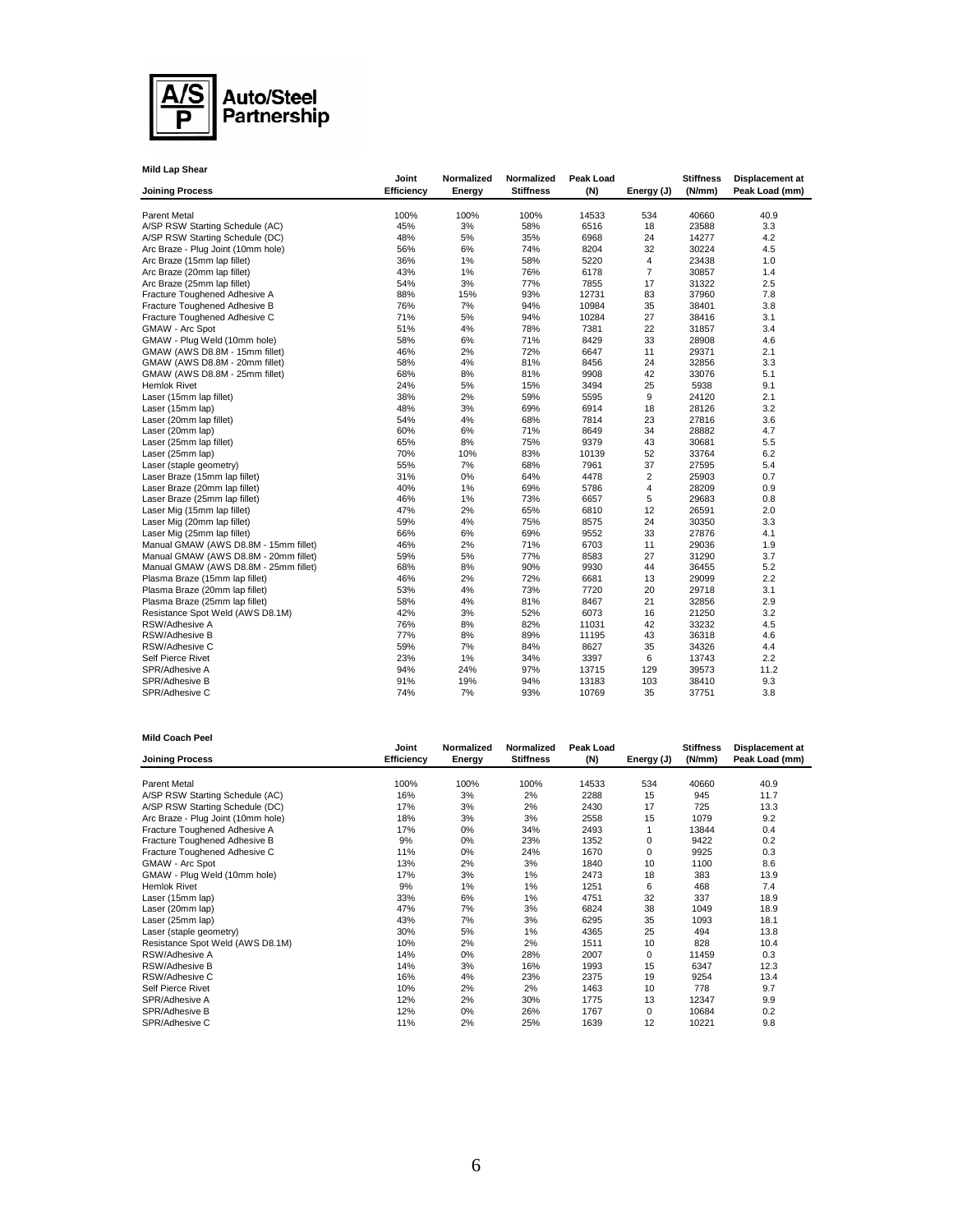

| <b>HSLA Lap Shear</b>                 | Joint      | Normalized | Normalized       | Peak Load |                | <b>Stiffness</b> | Displacement at |
|---------------------------------------|------------|------------|------------------|-----------|----------------|------------------|-----------------|
| <b>Joining Process</b>                | Efficiency | Energy     | <b>Stiffness</b> | (N)       | Energy (J)     | (N/mm)           | Peak Load (mm)  |
| <b>Parent Metal</b>                   | 100%       | 100%       | 100%             | 27213     | 536            | 48090            | 21.1            |
| A/SP RSW Starting Schedule (AC)       | 41%        | 2%         | 72%              | 11245     | 9              | 34743            | 1.0             |
| A/SP RSW Starting Schedule (DC)       | 47%        | 3%         | 64%              | 12697     | 15             | 30559            | 1.5             |
| Arc Braze - Plug Joint (10mm hole)    | 44%        | 1%         | 68%              | 12107     | 6              | 32497            | 0.6             |
| Arc Braze (15mm lap fillet)           | 20%        | 0%         | 63%              | 5489      | $\overline{2}$ | 30375            | 0.5             |
| Arc Braze (20mm lap fillet)           | 29%        | 1%         | 73%              | 7867      | 3              | 35308            | 0.6             |
| Arc Braze (25mm lap fillet)           | 34%        | 1%         | 67%              | 9126      | 4              | 32209            | 0.6             |
| Fracture Toughened Adhesive A         | 75%        | 2%         | 84%              | 20410     | 9              | 40548            | 0.7             |
| Fracture Toughened Adhesive B         | 71%        | 2%         | 88%              | 19411     | 9              | 42337            | 0.7             |
| Fracture Toughened Adhesive C         | 44%        | 1%         | 78%              | 12080     | 4              | 37652            | 0.5             |
| GMAW - Arc Spot                       | 39%        | 1%         | 69%              | 10523     | $\overline{7}$ | 33027            | 0.7             |
| GMAW - Plug Weld (10mm hole)          | 51%        | 1%         | 78%              | 13756     | 8              | 37691            | 0.8             |
| GMAW (AWS D8.8M - 15mm fillet)        | 40%        | 1%         | 68%              | 10957     | 6              | 32777            | 0.7             |
| GMAW (AWS D8.8M - 20mm fillet)        | 48%        | 1%         | 72%              | 13029     | 8              | 34453            | 0.8             |
| GMAW (AWS D8.8M - 25mm fillet)        | 61%        | 2%         | 73%              | 16624     | 12             | 35041            | 1.0             |
| <b>Hemlok Rivet</b>                   | 20%        | 4%         | 56%              | 5393      | 23             | 26983            | 4.9             |
| Laser (15mm lap fillet)               | 30%        | 1%         | 63%              | 8242      | 3              | 30468            | 0.6             |
| Laser (15mm lap)                      | 45%        | 2%         | 72%              | 12126     | 11             | 34844            | 1.2             |
| Laser (20mm lap fillet)               | 51%        | 3%         | 68%              | 13874     | 17             | 32902            | 1.6             |
| Laser (20mm lap)                      | 55%        | 4%         | 70%              | 15029     | 21             | 33835            | 1.8             |
| Laser (25mm lap fillet)               | 61%        | 4%         | 69%              | 16698     | 23             | 33153            | 1.8             |
| Laser (25mm lap)                      | 68%        | 6%         | 79%              | 18601     | 31             | 37775            | 2.1             |
| Laser (staple geometry)               | 51%        | 3%         | 62%              | 13760     | 16             | 30056            | 1.5             |
| Laser Braze (15mm lap fillet)         | 20%        | 0%         | 62%              | 5423      | $\mathbf{1}$   | 29758            | 0.3             |
| Laser Braze (20mm lap fillet)         | 26%        | 0%         | 69%              | 7128      | $\overline{2}$ | 33241            | 0.4             |
| Laser Braze (25mm lap fillet)         | 31%        | 0%         | 74%              | 8551      | 3              | 35734            | 0.3             |
| Laser Mig (15mm lap fillet)           | 50%        | 2%         | 73%              | 13480     | 9              | 35001            | 0.7             |
| Laser Mig (20mm lap fillet)           | 60%        | 2%         | 73%              | 16453     | 13             | 35125            | 1.1             |
| Laser Mig (25mm lap fillet)           | 68%        | 5%         | 75%              | 18537     | 24             | 35982            | 1.7             |
| Manual GMAW (AWS D8.8M - 15mm fillet) | 39%        | 1%         | 66%              | 10675     | $\overline{4}$ | 31868            | 0.6             |
| Manual GMAW (AWS D8.8M - 20mm fillet) | 51%        | 2%         | 72%              | 13794     | 11             | 34635            | 1.1             |
| Manual GMAW (AWS D8.8M - 25mm fillet) | 62%        | 3%         | 73%              | 16937     | 15             | 35190            | 1.2             |
| Plasma Braze (15mm lap fillet)        | 32%        | 0%         | 65%              | 8691      | 3              | 31282            | 0.5             |
| Plasma Braze (20mm lap fillet)        | 39%        | 1%         | 74%              | 10673     | 3              | 35637            | 0.5             |
| Plasma Braze (25mm lap fillet)        | 39%        | 1%         | 72%              | 10697     | $\overline{4}$ | 34395            | 0.5             |
| Resistance Spot Weld (AWS D8.1M)      | 39%        | 2%         | 55%              | 10479     | 12             | 26471            | 1.4             |
| RSW/Adhesive A                        | 71%        | 2%         | 87%              | 19190     | 9              | 41996            | 0.7             |
| RSW/Adhesive B                        | 73%        | 2%         | 86%              | 19738     | 9              | 41224            | 0.7             |
| RSW/Adhesive C                        | 63%        | 1%         | 87%              | 17226     | $\overline{7}$ | 41781            | 0.6             |
| Self Pierce Rivet                     | 20%        | 1%         | 25%              | 5532      | 5              | 12057            | 1.2             |
| SPR/Adhesive A                        | 77%        | 2%         | 87%              | 21090     | 8              | 41634            | 0.7             |
| SPR/Adhesive B                        | 74%        | 1%         | 87%              | 20093     | 8              | 42071            | 0.6             |
| SPR/Adhesive C                        | 53%        | 1%         | 85%              | 14430     | 3              | 41051            | 0.4             |

## **HSLA Coach Peel**

| <b>HSLA Coach Peel</b>             |                     |                      |                                |                  |            |                            |                                          |
|------------------------------------|---------------------|----------------------|--------------------------------|------------------|------------|----------------------------|------------------------------------------|
| <b>Joining Process</b>             | Joint<br>Efficiency | Normalized<br>Energy | Normalized<br><b>Stiffness</b> | Peak Load<br>(N) | Energy (J) | <b>Stiffness</b><br>(N/mm) | <b>Displacement at</b><br>Peak Load (mm) |
| <b>Parent Metal</b>                | 100%                | 100%                 | 100%                           | 27213            | 536        | 48090                      | 21.1                                     |
| A/SP RSW Starting Schedule (AC)    | 11%                 | 3%                   | 2%                             | 2988             | 17         | 1110                       | 9.0                                      |
| A/SP RSW Starting Schedule (DC)    | 9%                  | 2%                   | 2%                             | 2351             | 11         | 853                        | 7.5                                      |
| Arc Braze - Plug Joint (10mm hole) | 7%                  | 1%                   | 5%                             | 1877             | 6          | 2609                       | 3.9                                      |
| Fracture Toughened Adhesive A      | 14%                 | $0\%$                | 42%                            | 3902             |            | 20204                      | 0.3                                      |
| Fracture Toughened Adhesive B      | 11%                 | 0%                   | 37%                            | 2971             | 0          | 17588                      | 0.2                                      |
| Fracture Toughened Adhesive C      | 11%                 | $0\%$                | 44%                            | 2999             | 0          | 21009                      | 0.2                                      |
| GMAW - Arc Spot                    | 10%                 | 2%                   | 3%                             | 2800             | 10         | 1519                       | 5.1                                      |
|                                    |                     |                      |                                |                  |            |                            |                                          |
| GMAW - Plug Weld (10mm hole)       | 11%                 | 3%                   | 5%                             | 3073             | 15         | 2390                       | 7.1                                      |
| <b>Hemlok Rivet</b>                | 9%                  | 2%                   | 2%                             | 2366             | 12         | 866                        | 7.4                                      |
| Laser (15mm lap)                   | 23%                 | 9%                   | 2%                             | 6262             | 46         | 1106                       | 17.1                                     |
| Laser (20mm lap)                   | 32%                 | 10%                  | 3%                             | 8817             | 54         | 1321                       | 17.6                                     |
| Laser (25mm lap)                   | 31%                 | 10%                  | 3%                             | 8570             | 52         | 1399                       | 17.2                                     |
| Laser (staple geometry)            | 21%                 | 7%                   | 4%                             | 5848             | 36         | 1810                       | 12.2                                     |
| Resistance Spot Weld (AWS D8.1M)   | 12%                 | 4%                   | 2%                             | 3160             | 19         | 1085                       | 10.2                                     |
| RSW/Adhesive A                     | 12%                 | 0%                   | 40%                            | 3301             |            | 19085                      | 0.3                                      |
| RSW/Adhesive B                     | 12%                 | 4%                   | 37%                            | 3278             | 23         | 17589                      | 10.2                                     |
| RSW/Adhesive C                     | 11%                 | 4%                   | 34%                            | 3086             | 20         | 16432                      | 9.8                                      |
| Self Pierce Rivet                  | 8%                  | 2%                   | 2%                             | 2097             | 10         | 898                        | 6.6                                      |
| SPR/Adhesive A                     | 9%                  | 3%                   | 25%                            | 2372             | 15         | 11867                      | 7.7                                      |
| SPR/Adhesive B                     | 9%                  | 2%                   | 32%                            | 2492             | 11         | 15592                      | 5.2                                      |
| SPR/Adhesive C                     | 8%                  | 3%                   | 25%                            | 2223             | 14         | 12195                      | 7.7                                      |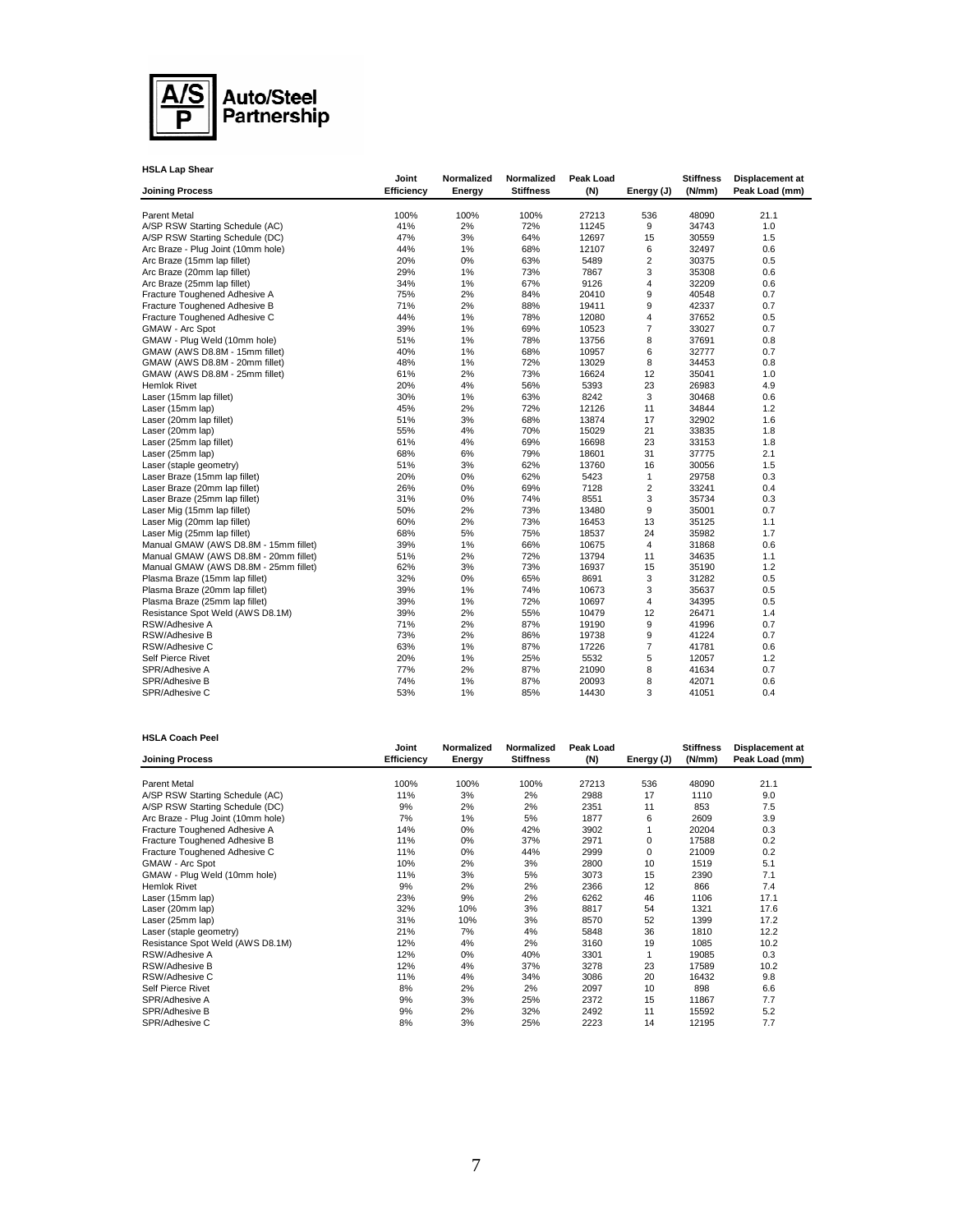

| DP600 Lap Shear                       |                            |                      |                                |                  |                |                            |                                   |
|---------------------------------------|----------------------------|----------------------|--------------------------------|------------------|----------------|----------------------------|-----------------------------------|
| <b>Joining Process</b>                | Joint<br><b>Efficiency</b> | Normalized<br>Energy | Normalized<br><b>Stiffness</b> | Peak Load<br>(N) | Energy (J)     | <b>Stiffness</b><br>(N/mm) | Displacement at<br>Peak Load (mm) |
| <b>Parent Metal</b>                   | 100%                       | 100%                 | 100%                           | 32900            | 549            | 46563                      | 19.0                              |
| A/SP RSW Starting Schedule (AC)       | 46%                        | 4%                   | 75%                            | 14984            | 23             | 34808                      | 2.0                               |
| A/SP RSW Starting Schedule (DC)       | 42%                        | 3%                   | 64%                            | 13715            | 18             | 29926                      | 1.7                               |
| Arc Braze - Plug Joint (10mm hole)    | 33%                        | $1\%$                | 74%                            | 10855            | 6              | 34269                      | 0.8                               |
| Arc Braze (15mm lap fillet)           | 17%                        | 0%                   | 74%                            | 5643             | 1              | 34383                      | 0.4                               |
| Arc Braze (20mm lap fillet)           | 23%                        | 1%                   | 72%                            | 7526             | 3              | 33413                      | 0.6                               |
| Arc Braze (25mm lap fillet)           | 32%                        | 1%                   | 76%                            | 10618            | 4              | 35163                      | 0.6                               |
| Fracture Toughened Adhesive A         | 64%                        | 2%                   | 87%                            | 21121            | 12             | 40708                      | 0.8                               |
| Fracture Toughened Adhesive B         | 54%                        | $1\%$                | 89%                            | 17761            | 8              | 41482                      | 0.7                               |
| Fracture Toughened Adhesive C         | 39%                        | $1\%$                | 81%                            | 12694            | $\overline{4}$ | 37913                      | 0.5                               |
| GMAW - Arc Spot                       | 42%                        | 3%                   | 69%                            | 13904            | 14             | 32138                      | 1.5                               |
| GMAW - Plug Weld (10mm hole)          | 47%                        | 3%                   | 77%                            | 15418            | 14             | 35897                      | 1.2                               |
| GMAW (AWS D8.8M - 15mm fillet)        | 36%                        | 1%                   | 71%                            | 11851            | 6              | 32836                      | 0.7                               |
| GMAW (AWS D8.8M - 20mm fillet)        | 42%                        | $1\%$                | 79%                            | 13656            | 6              | 36782                      | 0.7                               |
| GMAW (AWS D8.8M - 25mm fillet)        | 56%                        | 3%                   | 79%                            | 18268            | 17             | 36619                      | 1.3                               |
| Hemlok Rivet                          | 20%                        | 5%                   | 26%                            | 6494             | 25             | 12053                      | 4.7                               |
| Laser (15mm lap fillet)               | 38%                        | 2%                   | 66%                            | 12538            | 12             | 30639                      | 1.3                               |
| Laser (15mm lap)                      | 39%                        | $1\%$                | 73%                            | 12715            | 8              | 34028                      | 0.9                               |
| Laser (20mm lap fillet)               | 49%                        | 4%                   | 72%                            | 16220            | 22             | 33540                      | 1.8                               |
| Laser (20mm lap)                      | 52%                        | 3%                   | 77%                            | 17040            | 17             | 35852                      | 1.4                               |
| Laser (25mm lap fillet)               | 49%                        | 2%                   | 79%                            | 15966            | 13             | 36648                      | 1.1                               |
| Laser (25mm lap)                      | 56%                        | 4%                   | 82%                            | 18441            | 24             | 38330                      | 1.7                               |
| Laser (staple geometry)               | 46%                        | 3%                   | 71%                            | 15093            | 18             | 32834                      | 1.6                               |
| Laser Braze (15mm lap fillet)         | 13%                        | 0%                   | 62%                            | 4385             | 1              | 28746                      | 0.3                               |
| Laser Braze (20mm lap fillet)         | 20%                        | 0%                   | 72%                            | 6646             | $\overline{2}$ | 33306                      | 0.4                               |
| Laser Braze (25mm lap fillet)         | 25%                        | 0%                   | 76%                            | 8259             | 2              | 35234                      | 0.4                               |
| Laser Mig (15mm lap fillet)           | 43%                        | 2%                   | 73%                            | 14232            | 9              | 34183                      | 0.7                               |
| Laser Mig (20mm lap fillet)           | 52%                        | 3%                   | 75%                            | 16996            | 14             | 34918                      | 1.2                               |
| Laser Mig (25mm lap fillet)           | 58%                        | 3%                   | 74%                            | 18994            | 19             | 34406                      | 1.4                               |
| Manual GMAW (AWS D8.8M - 15mm fillet) | 35%                        | 1%                   | 68%                            | 11462            | 5              | 31562                      | 0.7                               |
| Manual GMAW (AWS D8.8M - 20mm fillet) | 46%                        | 2%                   | 74%                            | 15089            | 10             | 34530                      | 0.9                               |
| Manual GMAW (AWS D8.8M - 25mm fillet) | 49%                        | 2%                   | 84%                            | 16175            | 9              | 39069                      | 0.8                               |
| Plasma Braze (15mm lap fillet)        | 16%                        | 0%                   | 66%                            | 5400             | 1              | 30558                      | 0.2                               |
| Plasma Braze (20mm lap fillet)        | 32%                        | 1%                   | 72%                            | 10527            | 3              | 33548                      | 0.5                               |
| Plasma Braze (25mm lap fillet)        | 28%                        | 0%                   | 75%                            | 9104             | $\overline{2}$ | 34721                      | 0.4                               |
| Resistance Spot Weld (AWS D8.1M)      | 38%                        | 3%                   | 60%                            | 12624            | 16             | 27896                      | 1.7                               |
| RSW/Adhesive A                        | 64%                        | 2%                   | 89%                            | 21116            | 10             | 41428                      | 0.8                               |
| RSW/Adhesive B                        | 57%                        | $1\%$                | 86%                            | 18769            | 8              | 40165                      | 0.7                               |
| RSW/Adhesive C                        | 46%                        | 1%                   | 81%                            | 15088            | 6              | 37903                      | 0.6                               |
| Self Pierce Rivet                     | 18%                        | $1\%$                | 29%                            | 5980             | 6              | 13354                      | 1.2                               |
| SPR/Adhesive A                        | 69%                        | 6%                   | 89%                            | 22798            | 31             | 41437                      | 1.7                               |
| SPR/Adhesive B                        | 64%                        | 2%                   | 87%                            | 20977            | 9              | 40557                      | 0.7                               |
| SPR/Adhesive C                        | 48%                        | 1%                   | 86%                            | 15896            | 4              | 40159                      | 0.5                               |

## **DP600 Coach Peel**

| <b>DP600 Coach Peel</b>            |                     |                      |                                |                  |            |                            |                                          |
|------------------------------------|---------------------|----------------------|--------------------------------|------------------|------------|----------------------------|------------------------------------------|
| <b>Joining Process</b>             | Joint<br>Efficiency | Normalized<br>Energy | Normalized<br><b>Stiffness</b> | Peak Load<br>(N) | Energy (J) | <b>Stiffness</b><br>(N/mm) | <b>Displacement at</b><br>Peak Load (mm) |
| <b>Parent Metal</b>                | 100%                | 100%                 | 100%                           | 32900            | 549        | 46563                      | 19.0                                     |
| A/SP RSW Starting Schedule (AC)    | 9%                  | 3%                   | 3%                             | 3032             | 14         | 1237                       | 7.2                                      |
| A/SP RSW Starting Schedule (DC)    | 6%                  | 1%                   | 2%                             | 1860             | 7          | 775                        | 5.9                                      |
| Arc Braze - Plug Joint (10mm hole) | 5%                  | 1%                   | 3%                             | 1706             | 3          | 1218                       | 2.5                                      |
| Fracture Toughened Adhesive A      | 9%                  | 0%                   | 25%                            | 2833             |            | 11686                      | 0.3                                      |
| Fracture Toughened Adhesive B      | 6%                  | $0\%$                | 29%                            | 2014             | 0          | 13520                      | 0.2                                      |
| Fracture Toughened Adhesive C      | 6%                  | 0%                   | 22%                            | 2109             | 0          | 10449                      | 0.3                                      |
| GMAW - Arc Spot                    | 7%                  | 2%                   | 3%                             | 2411             | 10         | 1324                       | 5.6                                      |
| GMAW - Plug Weld (10mm hole)       | 9%                  | 2%                   | 4%                             | 2887             | 12         | 1667                       | 6.0                                      |
| <b>Hemlok Rivet</b>                | 9%                  | 3%                   | 2%                             | 3029             | 14         | 1087                       | 7.1                                      |
| Laser (15mm lap)                   | 16%                 | 7%                   | 2%                             | 5235             | 40         | 1145                       | 14.7                                     |
| Laser (20mm lap)                   | 20%                 | 9%                   | 3%                             | 6462             | 47         | 1286                       | 15.4                                     |
| Laser (25mm lap)                   | 19%                 | 9%                   | 3%                             | 6327             | 48         | 1310                       | 15.4                                     |
| Laser (staple geometry)            | 15%                 | 5%                   | 4%                             | 4892             | 27         | 1954                       | 9.4                                      |
| Resistance Spot Weld (AWS D8.1M)   | 8%                  | 2%                   | 2%                             | 2753             | 14         | 1080                       | 7.7                                      |
| RSW/Adhesive A                     | 9%                  | 3%                   | 19%                            | 2957             | 15         | 9034                       | 7.5                                      |
| RSW/Adhesive B                     | 10%                 | 3%                   | 29%                            | 3363             | 18         | 13698                      | 8.2                                      |
| RSW/Adhesive C                     | 10%                 | 3%                   | 25%                            | 3287             | 18         | 11657                      | 8.4                                      |
| Self Pierce Rivet                  | 7%                  | 2%                   | 2%                             | 2149             | 8          | 795                        | 5.8                                      |
| SPR/Adhesive A                     | 8%                  | $0\%$                | 26%                            | 2653             | 0          | 12146                      | 0.3                                      |
| SPR/Adhesive B                     | 7%                  | 2%                   | 27%                            | 2439             | 9          | 12599                      | 4.8                                      |
| SPR/Adhesive C                     | 6%                  | 1%                   | 14%                            | 1970             | 6          | 6668                       | 3.8                                      |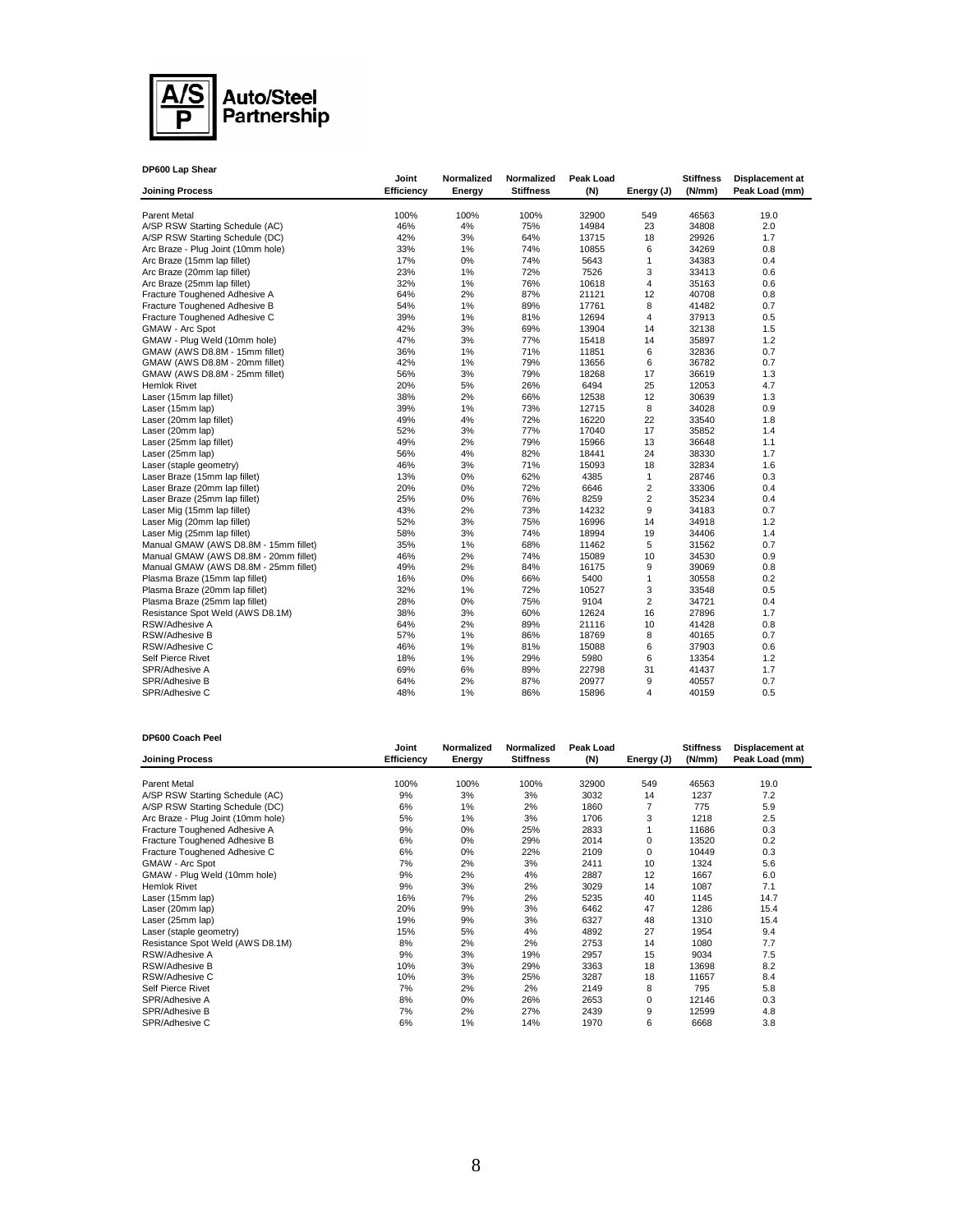

| DP780 Lap Shear                       | Joint             | Normalized | Normalized       | Peak Load |                | <b>Stiffness</b> |                                   |
|---------------------------------------|-------------------|------------|------------------|-----------|----------------|------------------|-----------------------------------|
| <b>Joining Process</b>                | <b>Efficiency</b> | Energy     | <b>Stiffness</b> | (N)       | Energy (J)     | (N/mm)           | Displacement at<br>Peak Load (mm) |
| <b>Parent Metal</b>                   | 100%              | 100%       | 100%             | 39095     | 653            | 38718            | 18.5                              |
| A/SP RSW Starting Schedule (AC)       | 29%               | $1\%$      | 67%              | 11476     | 6              | 26130            | 0.8                               |
| A/SP RSW Starting Schedule (DC)       | 37%               | 2%         | 71%              | 14326     | 12             | 27347            | 1.2                               |
| Arc Braze - Plug Joint (10mm hole)    | 31%               | $1\%$      | 75%              | 12281     | 10             | 28946            | 1.1                               |
| Arc Braze (15mm lap fillet)           | 18%               | 0%         | 80%              | 7060      | $\overline{2}$ | 31044            | 0.4                               |
| Arc Braze (20mm lap fillet)           | 21%               | 0%         | 75%              | 8287      | 3              | 28874            | 0.5                               |
| Arc Braze (25mm lap fillet)           | 29%               | 0%         | 78%              | 11339     | 3              | 30110            | 0.5                               |
| Fracture Toughened Adhesive A         | 43%               | $1\%$      | 94%              | 16704     | 4              | 36337            | 0.5                               |
| Fracture Toughened Adhesive B         | 35%               | 0%         | 93%              | 13807     | 3              | 35903            | 0.4                               |
| Fracture Toughened Adhesive C         | 31%               | 0%         | 89%              | 11952     | $\overline{2}$ | 34479            | 0.4                               |
| GMAW - Arc Spot                       | 28%               | 1%         | 71%              | 11104     | 4              | 27606            | 0.5                               |
| GMAW - Plug Weld (10mm hole)          | 32%               | 1%         | 74%              | 12336     | 8              | 28475            | 0.9                               |
| GMAW (AWS D8.8M - 15mm fillet)        | 29%               | 1%         | 76%              | 11335     | 4              | 29502            | 0.6                               |
| GMAW (AWS D8.8M - 20mm fillet)        | 40%               | $1\%$      | 84%              | 15810     | $\overline{7}$ | 32616            | 0.7                               |
| GMAW (AWS D8.8M - 25mm fillet)        | 50%               | 2%         | 87%              | 19562     | 12             | 33559            | 1.0                               |
| Hemlok Rivet                          | 18%               | 2%         | 53%              | 6953      | 14             | 20655            | 2.6                               |
| Laser (15mm lap fillet)               | 26%               | 1%         | 68%              | 10179     | 5              | 26496            | 0.7                               |
| Laser (15mm lap)                      | 35%               | 1%         | 76%              | 13735     | 8              | 29508            | 0.9                               |
| Laser (20mm lap fillet)               | 33%               | 1%         | 77%              | 12728     | 5              | 29772            | 0.7                               |
| Laser (20mm lap)                      | 43%               | 2%         | 82%              | 16863     | 12             | 31604            | 1.1                               |
| Laser (25mm lap fillet)               | 39%               | 1%         | 83%              | 15215     | 8              | 31957            | 0.8                               |
| Laser (25mm lap)                      | 53%               | 3%         | 89%              | 20633     | 19             | 34362            | 1.3                               |
| Laser (staple geometry)               | 42%               | 2%         | 73%              | 16276     | 13             | 28207            | 1.2                               |
| Laser Braze (15mm lap fillet)         | 13%               | 0%         | 70%              | 5223      | 1              | 27199            | 0.3                               |
| Laser Braze (20mm lap fillet)         | 22%               | 0%         | 76%              | 8425      | $\overline{2}$ | 29246            | 0.4                               |
| Laser Braze (25mm lap fillet)         | 21%               | 0%         | 82%              | 8075      | $\mathbf{1}$   | 31593            | 0.2                               |
| Laser Mig (15mm lap fillet)           | 39%               | 1%         | 75%              | 15193     | 8              | 29190            | 0.3                               |
| Laser Mig (20mm lap fillet)           | 46%               | $1\%$      | 80%              | 18136     | 9              | 31166            | 0.9                               |
| Laser Mig (25mm lap fillet)           | 59%               | 3%         | 83%              | 23038     | 22             | 32217            | 1.4                               |
| Manual GMAW (AWS D8.8M - 15mm fillet) | 30%               | 0%         | 77%              | 11705     | 3              | 29847            | 0.5                               |
| Manual GMAW (AWS D8.8M - 20mm fillet) | 37%               | 1%         | 82%              | 14304     | 5              | 31758            | 0.6                               |
| Manual GMAW (AWS D8.8M - 25mm fillet) | 54%               | 2%         | 85%              | 20983     | 16             | 32877            | 1.1                               |
| Plasma Braze (15mm lap fillet)        | 25%               | 0%         | 73%              | 9623      | 2              | 28190            | 0.4                               |
| Plasma Braze (20mm lap fillet)        | 18%               | 0%         | 78%              | 6985      | $\mathbf{1}$   | 30189            | 0.3                               |
| Plasma Braze (25mm lap fillet)        | 25%               | 0%         | 80%              | 9686      | $\overline{2}$ | 30799            | 0.4                               |
| Resistance Spot Weld (AWS D8.1M)      | 32%               | 1%         | 63%              | 12606     | 10             | 24204            | 1.1                               |
| RSW/Adhesive A                        | 40%               | 1%         | 87%              | 15638     | $\overline{4}$ | 33608            | 0.5                               |
| RSW/Adhesive B                        | 33%               | 2%         | 81%              | 13084     | 10             | 31354            | 1.1                               |
| RSW/Adhesive C                        | 33%               | 2%         | 75%              | 12811     | 10             | 28884            | 1.1                               |
| Self Pierce Rivet                     | 13%               | 1%         | 35%              | 5208      | 5              | 13484            | 1.3                               |
| SPR/Adhesive A                        | 45%               | 1%         | 98%              | 17657     | 5              | 37777            | 0.5                               |
| SPR/Adhesive B                        | 40%               | 1%         | 94%              | 15811     | 4              | 36522            | 0.5                               |
| SPR/Adhesive C                        | 38%               | 1%         | 92%              | 14922     | 4              | 35570            | 0.5                               |

## **DP780 Coach Peel**

| <b>DP780 Coach Peel</b>            |                     |                      |                                |                  |            |                            |                                          |
|------------------------------------|---------------------|----------------------|--------------------------------|------------------|------------|----------------------------|------------------------------------------|
| <b>Joining Process</b>             | Joint<br>Efficiency | Normalized<br>Energy | Normalized<br><b>Stiffness</b> | Peak Load<br>(N) | Energy (J) | <b>Stiffness</b><br>(N/mm) | <b>Displacement at</b><br>Peak Load (mm) |
| <b>Parent Metal</b>                | 100%                | 100%                 | 100%                           | 39095            | 653        | 38718                      | 18.5                                     |
| A/SP RSW Starting Schedule (AC)    | 4%                  | 1%                   | $1\%$                          | 1514             | 4          | 537                        | 4.6                                      |
| A/SP RSW Starting Schedule (DC)    | 4%                  | 1%                   | 2%                             | 1586             | 4          | 773                        | 4.2                                      |
| Arc Braze - Plug Joint (10mm hole) | 4%                  | 0%                   | 4%                             | 1599             | 3          | 1709                       | 2.3                                      |
| Fracture Toughened Adhesive A      | 8%                  | $0\%$                | 35%                            | 3060             |            | 13369                      | 0.3                                      |
| Fracture Toughened Adhesive B      | 5%                  | $0\%$                | 24%                            | 1992             |            | 9203                       | 0.4                                      |
| Fracture Toughened Adhesive C      | 5%                  | $0\%$                | 29%                            | 1779             | 0          | 11105                      | 0.2                                      |
| GMAW - Arc Spot                    | 4%                  | 1%                   | 2%                             | 1630             | 4          | 772                        | 3.9                                      |
| GMAW - Plug Weld (10mm hole)       | 6%                  | 1%                   | 4%                             | 2278             | 7          | 1368                       | 4.4                                      |
| <b>Hemlok Rivet</b>                | 9%                  | 2%                   | 2%                             | 3377             | 16         | 736                        | 8.1                                      |
| Laser (15mm lap)                   | 8%                  | 3%                   | 2%                             | 3172             | 22         | 655                        | 11.8                                     |
| Laser (20mm lap)                   | 10%                 | 5%                   | 2%                             | 3924             | 30         | 805                        | 13.2                                     |
|                                    | 11%                 |                      |                                | 4259             | 33         | 846                        | 13.6                                     |
| Laser (25mm lap)                   |                     | 5%                   | 2%                             |                  | 19         |                            |                                          |
| Laser (staple geometry)            | 10%                 | 3%                   | 3%                             | 4054             |            | 1218                       | 8.2                                      |
| Resistance Spot Weld (AWS D8.1M)   | 6%                  | 1%                   | 2%                             | 2282             | 8          | 758                        | 6.0                                      |
| RSW/Adhesive A                     | 5%                  | 1%                   | 23%                            | 2068             | 9          | 8796                       | 6.0                                      |
| RSW/Adhesive B                     | 7%                  | 2%                   | 20%                            | 2696             | 11         | 7601                       | 6.2                                      |
| RSW/Adhesive C                     | 5%                  | 0%                   | 30%                            | 2025             | 0          | 11590                      | 0.3                                      |
| Self Pierce Rivet                  | 4%                  | 1%                   | 2%                             | 1729             | 7          | 671                        | 5.4                                      |
| SPR/Adhesive A                     | 6%                  | 1%                   | 35%                            | 2263             | 8          | 13731                      | 4.6                                      |
| SPR/Adhesive B                     | 5%                  | 1%                   | 31%                            | 2082             | 6          | 12120                      | 4.0                                      |
| SPR/Adhesive C                     | 5%                  | 2%                   | 7%                             | 1888             | 10         | 2821                       | 7.5                                      |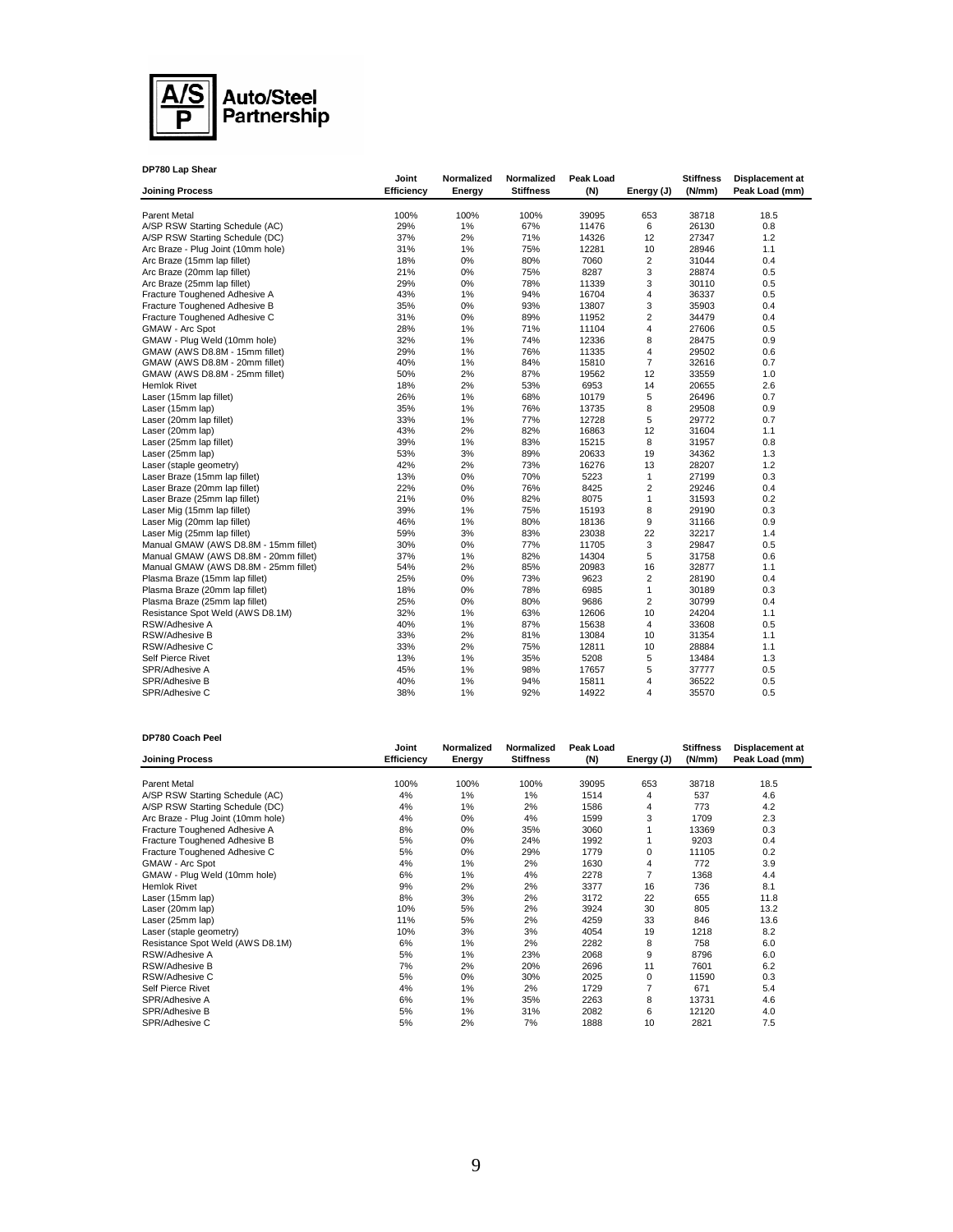

| M190 Lap Shear                        |                     |                      |                                |                  |                |                            |                                   |
|---------------------------------------|---------------------|----------------------|--------------------------------|------------------|----------------|----------------------------|-----------------------------------|
| <b>Joining Process</b>                | Joint<br>Efficiency | Normalized<br>Energy | Normalized<br><b>Stiffness</b> | Peak Load<br>(N) | Energy (J)     | <b>Stiffness</b><br>(N/mm) | Displacement at<br>Peak Load (mm) |
|                                       |                     |                      |                                |                  |                |                            |                                   |
| <b>Parent Metal</b>                   | 100%                | 100%                 | 100%                           | 60109            | 269            | 38843                      | 5.5                               |
| A/SP RSW Starting Schedule (AC)       | 24%                 | 2%                   | 72%                            | 14538            | 6              | 27981                      | 0.7                               |
| A/SP RSW Starting Schedule (DC)       | 27%                 | 3%                   | 71%                            | 16013            | 9              | 27723                      | 0.9                               |
| Arc Braze - Plug Joint (10mm hole)    | 17%                 | 2%                   | 79%                            | 9975             | 5              | 30793                      | 0.7                               |
| Arc Braze (15mm lap fillet)           | 10%                 | 0%                   | 74%                            | 5982             | 1              | 28755                      | 0.3                               |
| Arc Braze (20mm lap fillet)           | 13%                 | 1%                   | 74%                            | 7892             | 2              | 28872                      | 0.4                               |
| Arc Braze (25mm lap fillet)           | 18%                 | 1%                   | 77%                            | 10791            | 3              | 29720                      | 0.5                               |
| Fracture Toughened Adhesive A         | 40%                 | 4%                   | 95%                            | 24023            | 10             | 36781                      | 0.7                               |
| Fracture Toughened Adhesive B         | 30%                 | 3%                   | 91%                            | 17974            | $\overline{7}$ | 35271                      | 0.7                               |
| Fracture Toughened Adhesive C         | 27%                 | 2%                   | 91%                            | 16091            | 6              | 35161                      | 0.6                               |
| GMAW - Arc Spot                       | 18%                 | 3%                   | 71%                            | 11082            | 9              | 27570                      | 1.1                               |
| GMAW - Plug Weld (10mm hole)          | 26%                 | 5%                   | 80%                            | 15819            | 12             | 31077                      | 1.1                               |
| GMAW (AWS D8.8M - 15mm fillet)        | 23%                 | 2%                   | 77%                            | 13815            | 6              | 29798                      | 0.7                               |
| GMAW (AWS D8.8M - 20mm fillet)        | 28%                 | 3%                   | 81%                            | 16724            | $\overline{7}$ | 31470                      | 0.7                               |
| GMAW (AWS D8.8M - 25mm fillet)        | 31%                 | 3%                   | 83%                            | 18588            | 9              | 32067                      | 0.8                               |
| <b>Hemlok Rivet</b>                   | 14%                 | 5%                   | 55%                            | 8165             | 14             | 21472                      | 2.1                               |
| Laser (15mm lap fillet)               | 17%                 | 1%                   | 74%                            | 10258            | $\overline{2}$ | 28641                      | 0.4                               |
| Laser (15mm lap)                      | 24%                 | 2%                   | 77%                            | 14426            | 6              | 29767                      | 0.7                               |
| Laser (20mm lap fillet)               | 23%                 | 2%                   | 78%                            | 13681            | 5              | 30196                      | 0.6                               |
| Laser (20mm lap)                      | 29%                 | 3%                   | 84%                            | 17279            | $\overline{7}$ | 32702                      | 0.7                               |
| Laser (25mm lap fillet)               | 32%                 | 4%                   | 85%                            | 19023            | 11             | 32930                      | 0.9                               |
| Laser (25mm lap)                      | 34%                 | 5%                   | 78%                            | 20225            | 14             | 30254                      | 1.1                               |
| Laser (staple geometry)               | 29%                 | 3%                   | 74%                            | 17298            | 9              | 28705                      | 0.8                               |
| Laser Braze (15mm lap fillet)         | 10%                 | 1%                   | 69%                            | 6132             | $\overline{2}$ | 26661                      | 0.4                               |
| Laser Braze (20mm lap fillet)         | 14%                 | 1%                   | 78%                            | 8681             | $\overline{2}$ | 30250                      | 0.4                               |
| Laser Braze (25mm lap fillet)         | 15%                 | 1%                   | 79%                            | 8916             | $\overline{2}$ | 30689                      | 0.4                               |
| Laser Mig (15mm lap fillet)           | 25%                 | 2%                   | 80%                            | 15125            | 6              | 31122                      | 0.5                               |
| Laser Mig (20mm lap fillet)           | 27%                 | 3%                   | 78%                            | 16108            | $\overline{7}$ | 30322                      | 0.7                               |
| Laser Mig (25mm lap fillet)           | 33%                 | 4%                   | 77%                            | 19852            | 10             | 29887                      | 0.9                               |
| Manual GMAW (AWS D8.8M - 15mm fillet) | 20%                 | 1%                   | 76%                            | 11952            | $\overline{4}$ | 29595                      | 0.5                               |
| Manual GMAW (AWS D8.8M - 20mm fillet) | 27%                 | 3%                   | 81%                            | 16390            | $\overline{7}$ | 31507                      | 0.7                               |
| Manual GMAW (AWS D8.8M - 25mm fillet) | 34%                 | 4%                   | 86%                            | 20160            | 10             | 33493                      | 0.8                               |
| Plasma Braze (15mm lap fillet)        | 17%                 | 1%                   | 73%                            | 10041            | 3              | 28373                      | 0.5                               |
| Plasma Braze (20mm lap fillet)        | 20%                 | 1%                   | 76%                            | 12025            | 4              | 29459                      | 0.5                               |
| Plasma Braze (25mm lap fillet)        | 20%                 | 1%                   | 76%                            | 12110            | 3              | 29452                      | 0.5                               |
| Resistance Spot Weld (AWS D8.1M)      | 25%                 | 3%                   | 69%                            | 15194            | 8              | 26664                      | 0.8                               |
| RSW/Adhesive A                        | 39%                 | 4%                   | 91%                            | 23349            | 10             | 35229                      | 0.8                               |
| RSW/Adhesive B                        | 35%                 | 4%                   | 86%                            | 21071            | 10             | 33522                      | 0.8                               |
| RSW/Adhesive C                        | 34%                 | 3%                   | 87%                            | 20580            | 9              | 33648                      | 0.8                               |

### **M190 Coach Peel**

|                                    | Joint      | Normalized | Normalized       | Peak Load |            | <b>Stiffness</b> | Displacement at |
|------------------------------------|------------|------------|------------------|-----------|------------|------------------|-----------------|
| <b>Joining Process</b>             | Efficiency | Energy     | <b>Stiffness</b> | (N)       | Energy (J) | (N/mm)           | Peak Load (mm)  |
|                                    |            |            |                  |           |            |                  |                 |
| <b>Parent Metal</b>                | 100%       | 100%       | 100%             | 60109     | 269        | 38843            | 5.5             |
| A/SP RSW Starting Schedule (AC)    | 4%         | 2%         | 2%               | 2318      | 6          | 716              | 4.5             |
| A/SP RSW Starting Schedule (DC)    | 3%         | 2%         | 2%               | 1941      | 5          | 753              | 3.9             |
| Arc Braze - Plug Joint (10mm hole) | 3%         | 4%         | 2%               | 1632      | 10         | 802              | 8.0             |
| Fracture Toughened Adhesive A      | 4%         | 0%         | 27%              | 2408      | 0          | 10367            | 0.3             |
| Fracture Toughened Adhesive B      | 3%         | 0%         | 21%              | 1987      |            | 7999             | 0.4             |
| Fracture Toughened Adhesive C      | 3%         | 0%         | 26%              | 1971      | 0          | 9921             | 0.2             |
| GMAW - Arc Spot                    | 3%         | 2%         | 2%               | 1883      | 5          | 610              | 3.8             |
| GMAW - Plug Weld (10mm hole)       | 5%         | 4%         | 2%               | 2889      | 11         | 707              | 6.7             |
| <b>Hemlok Rivet</b>                | 6%         | 5%         | $1\%$            | 3477      | 13         | 358              | 7.0             |
| Laser (15mm lap)                   | 6%         | 7%         | 2%               | 3651      | 18         | 601              | 9.1             |
| Laser (20mm lap)                   | 6%         | 9%         | 2%               | 3730      | 25         | 717              | 10.5            |
| Laser (25mm lap)                   | 6%         | 11%        | 2%               | 3812      | 30         | 652              | 12.7            |
| Laser (staple geometry)            | 6%         | 5%         | 3%               | 3868      | 13         | 1055             | 6.2             |
| Resistance Spot Weld (AWS D8.1M)   | 4%         | 2%         | 2%               | 2216      | 6          | 720              | 4.4             |
| RSW/Adhesive A                     | 4%         | 3%         | 31%              | 2497      | 7          | 11868            | 4.4             |
| RSW/Adhesive B                     | 4%         | 3%         | 27%              | 2569      | 8          | 10497            | 4.6             |
| RSW/Adhesive C                     | 4%         | 3%         | 28%              | 2171      | 7          | 10819            | 4.6             |